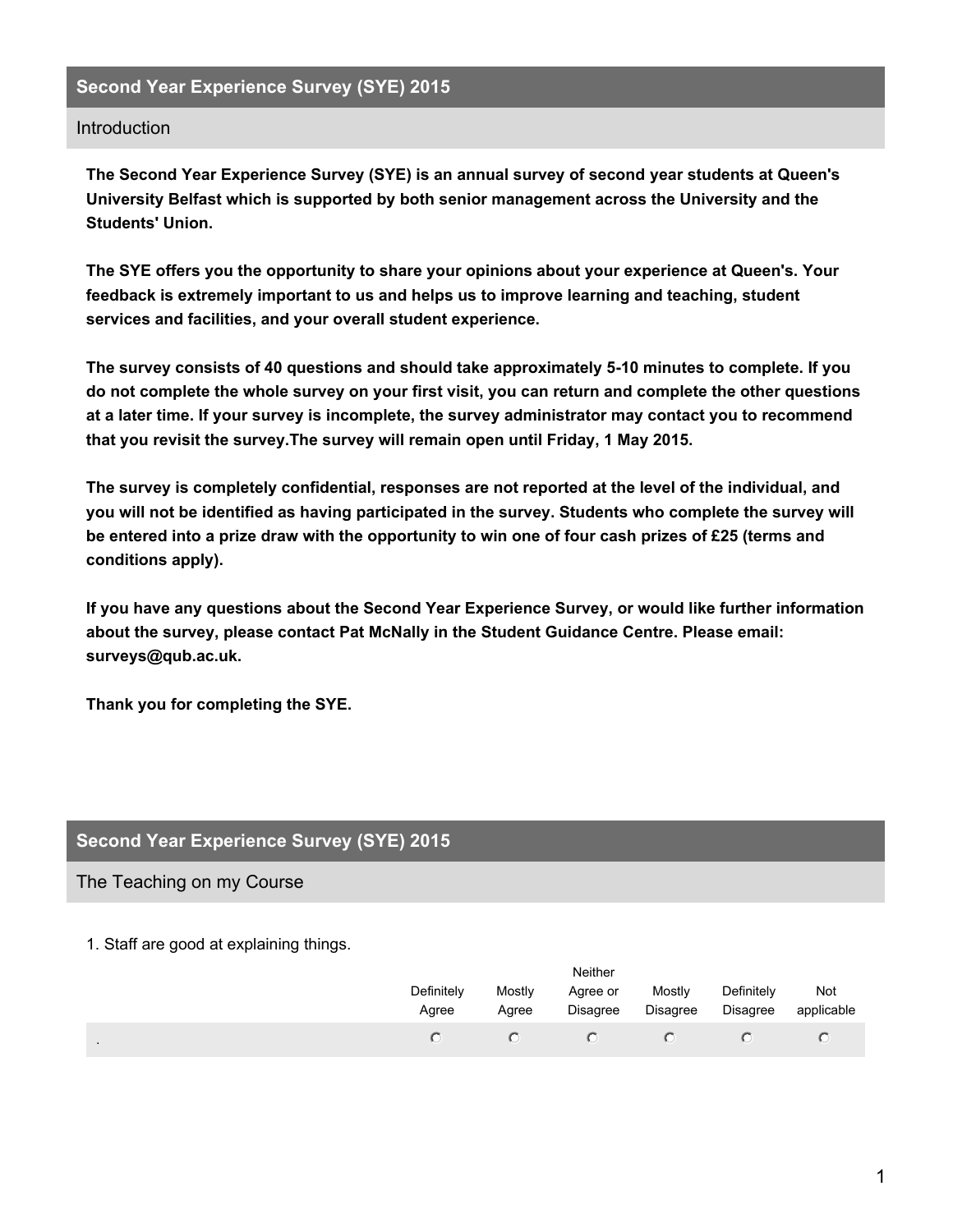## 2. Staff have made the subject interesting.

|                | Neither             |                 |                      |                           |                        |                   |  |
|----------------|---------------------|-----------------|----------------------|---------------------------|------------------------|-------------------|--|
|                | Definitely<br>Agree | Mostly<br>Agree | Agree or<br>Disagree | Mostly<br><b>Disagree</b> | Definitely<br>Disagree | Not<br>Applicable |  |
| $\blacksquare$ |                     |                 |                      |                           |                        |                   |  |

## 3. Staff are enthusiastic about what they are teaching.

|                | <b>Neither</b>      |                 |                      |                    |                               |                   |  |  |
|----------------|---------------------|-----------------|----------------------|--------------------|-------------------------------|-------------------|--|--|
|                | Definitely<br>Agree | Mostly<br>Agree | Agree or<br>Disagree | Mostly<br>Disagree | Definitely<br><b>Disagree</b> | Not<br>applicable |  |  |
| $\blacksquare$ |                     |                 |                      |                    |                               |                   |  |  |

## 4. The course is intellectually stimulating.

| Neither             |                 |                      |                    |                               |                   |  |  |
|---------------------|-----------------|----------------------|--------------------|-------------------------------|-------------------|--|--|
| Definitely<br>Agree | Mostly<br>Agree | Agree or<br>Disagree | Mostly<br>Disagree | Definitely<br><b>Disagree</b> | Not<br>applicable |  |  |
|                     |                 |                      |                    |                               |                   |  |  |

# **Second Year Experience Survey (SYE) 2015**

## Engagement with Studies

.

## 5. During the current academic year, about how often have you done each of the following?

|                                                                                                               | Very often | Often      | Sometimes  | Never      |
|---------------------------------------------------------------------------------------------------------------|------------|------------|------------|------------|
| a. Asked questions or contributed to course discussions in other ways                                         | $\circ$    | $\circ$    | $\circ$    | $\bigcap$  |
| b. Come to taught sessions prepared (e.g. completed assignments, readings,<br>reports. etc.)                  | $\bigcap$  | $\bigcirc$ | $\bigcirc$ | $\bigcap$  |
| c. Worked with other students on course projects or assignments                                               | $\circ$    | $\circ$    | $\circ$    | $\bigcap$  |
| d. Explained course material to one or more students                                                          | $\circ$    | $\circ$    | $\circ$    | $\circ$    |
| e. Discussed your academic performance and/or feedback with teaching staff                                    | $\circ$    | $\bigcap$  | $\circ$    | $\bigcap$  |
| f. Talked about your career plans with your Personal Tutor, Advisor of Studies<br>or Careers Advisor          | $\circ$    | $\circ$    | $\circ$    | $\circ$    |
| g. Discussed ideas from your course with teaching staff outside taught<br>sessions, including by email/online | $\bigcap$  | $\circ$    | $\circ$    | $\bigcap$  |
| h. Worked with teaching staff on activities other than coursework                                             | $\circ$    | $\bigcirc$ | $\bigcap$  | $\bigcap$  |
| i. Made significant changes to your work based on feedback                                                    | $\circ$    | $\bigcap$  | $\bigcirc$ | $\bigcirc$ |
| j. Asked another student to help you understand course material                                               | $\circ$    | $\circ$    | $\circ$    | $\bigcap$  |
| k. Prepared for exams or assessments by discussing or working through<br>course material with other students  | $\bigcap$  | $\circ$    | $\bigcirc$ | $\subset$  |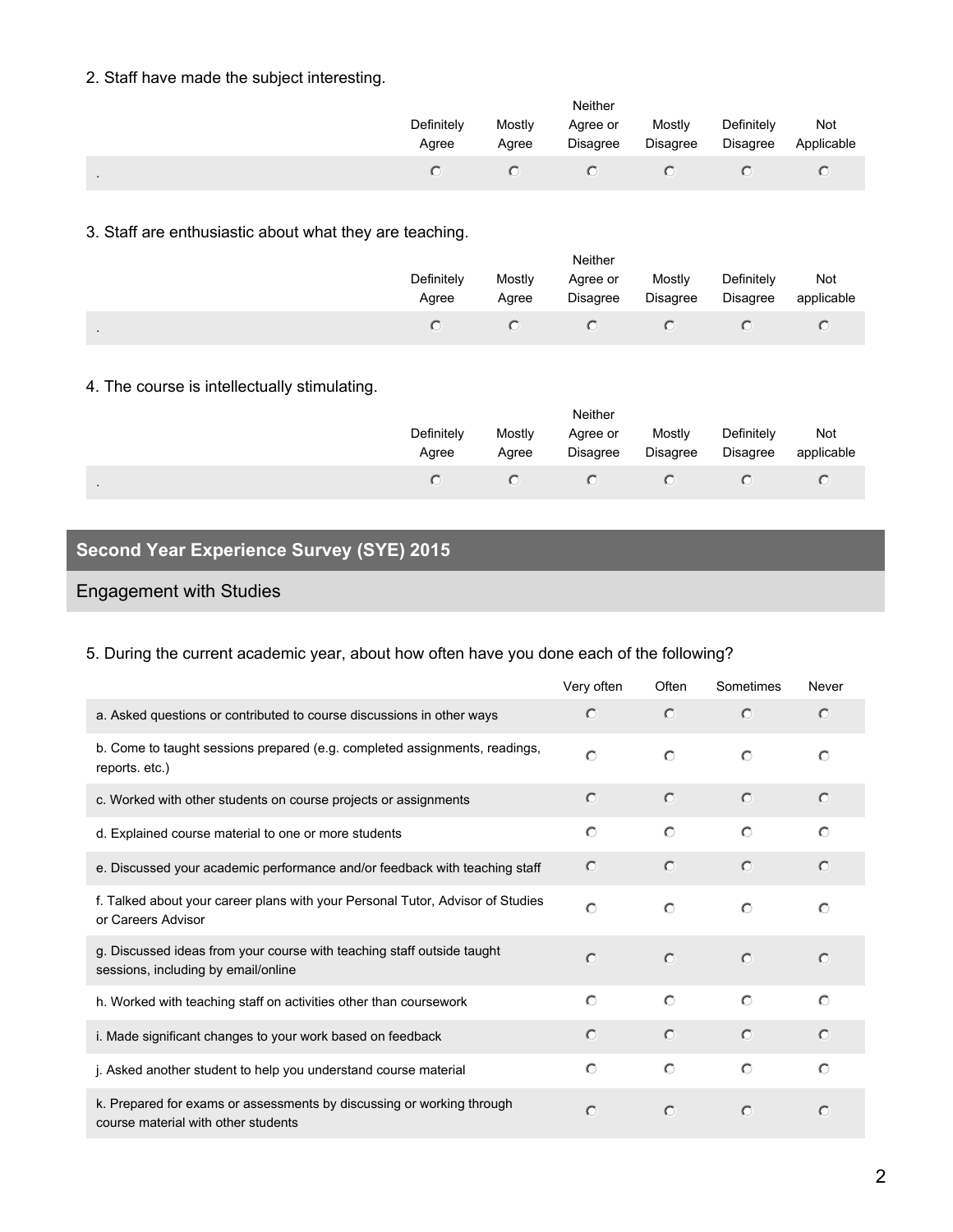#### 6. During the current academic year, how much has your coursework emphasised the following activities?

|                                                                                 | Very often | Often   | Sometimes | Never |
|---------------------------------------------------------------------------------|------------|---------|-----------|-------|
| a. Memorising course material                                                   |            | O       |           |       |
| b. Applying facts, theories, or methods to practical problems or new situations | O          | $\circ$ | $\circ$   |       |
| c. Analysing ideas or theories in depth by examining their parts                |            | $\circ$ | $\circ$   |       |
| d. Evaluating or judging a point of view, decision, or information source       | O          | O       | O         |       |
| e. Forming a new understanding from various pieces of information               |            | O       | $\circ$   |       |

7. How much has your experience at Queen's contributed to your knowledge, skills and personal development in the following areas?

|                                                                                                                    | Very much  | Quite a bit | Some       | Very little |
|--------------------------------------------------------------------------------------------------------------------|------------|-------------|------------|-------------|
| a. Writing clearly and effectively                                                                                 | $\circ$    | $\circ$     | $\circ$    | $\circ$     |
| b. Speaking clearly and effectively                                                                                | $\circ$    | $\circ$     | $\circ$    | $\circ$     |
| c. Thinking clearly and analytically                                                                               | $\bigcirc$ | $\bigcirc$  | $\circ$    | $\circ$     |
| d. Analysing numerical and statistical information                                                                 | $\circ$    | $\circ$     | $\circ$    | $\circ$     |
| e. Acquiring job-related or work-related knowledge and skills                                                      | $\circ$    | $\bigcirc$  | $\circ$    | $\circ$     |
| f. Becoming an independent learner                                                                                 | $\circ$    | $\bigcirc$  | $\bigcap$  | $\bigcap$   |
| g. Becoming innovative and creative                                                                                | $\circ$    | $\circ$     | $\bigcirc$ | $\circ$     |
| h. Working effectively with others                                                                                 | $\circ$    | $\circ$     | $\bigcap$  | $\bigcap$   |
| i. Developing or clarifying personal values or ethics                                                              | $\circ$    | $\circ$     | $\circ$    | $\circ$     |
| j. Understanding people of other backgrounds (economic, racial/ethnic,<br>political, religious, nationality, etc.) | $\circ$    | $\circ$     | $\circ$    | $\circ$     |
| k. Solving complex real-word problems                                                                              | $\circ$    | $\circ$     | $\circ$    | $\circ$     |
| I. Being an informed and active citizen                                                                            | $\circ$    | $\circ$     | $\circ$    | $\circ$     |

# **Second Year Experience Survey (SYE) 2015**

#### Academic Challenge

8. During the current academic year, how much has your course emphasised taking responsibility for your own learning?

| ∪<br>Very much | Quite a bit | Some<br>∼ | Very little |
|----------------|-------------|-----------|-------------|
|                |             |           |             |

9. During the current academic year, how much has your course challenged you to do your best work?

| ∼<br>Verv much<br>Quite a bit | omeد | Very little |
|-------------------------------|------|-------------|
|-------------------------------|------|-------------|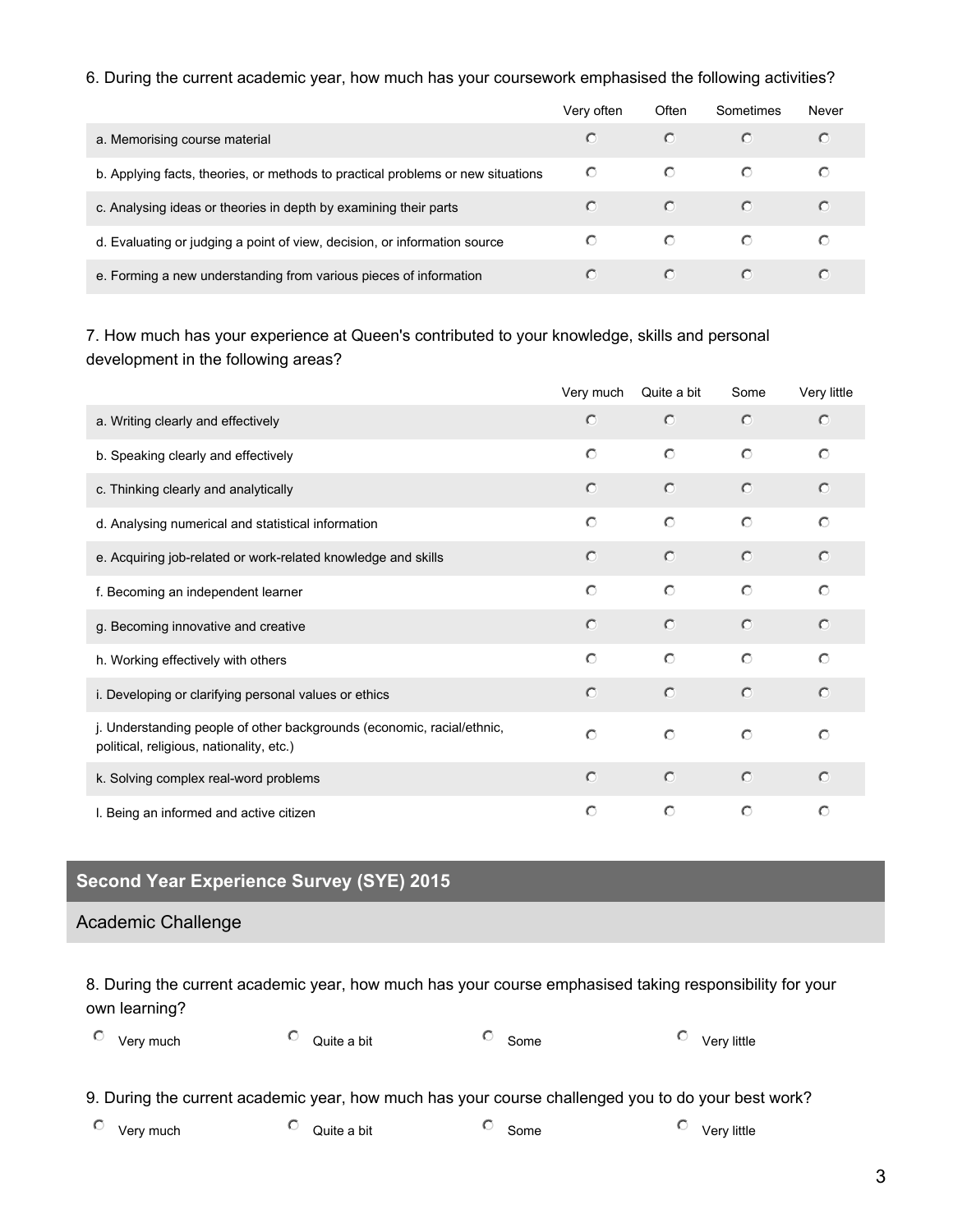# **Second Year Experience Survey (SYE) 2015**

### Assessment and Feedback

10. The criteria used in marking are made clear in advance.

|                | <b>Neither</b>      |                 |                      |                    |                        |                   |  |
|----------------|---------------------|-----------------|----------------------|--------------------|------------------------|-------------------|--|
|                | Definitely<br>agree | Mostly<br>agree | Agree or<br>Disagree | Mostly<br>disagree | Definitely<br>Disagree | Not<br>Applicable |  |
| $\blacksquare$ |                     |                 |                      |                    |                        |                   |  |

11. Assessment arrangements and marking have been made clear in advance.

|        | <b>Neither</b>      |                 |                      |                    |                        |                   |  |
|--------|---------------------|-----------------|----------------------|--------------------|------------------------|-------------------|--|
|        | Definitely<br>Agree | Mostly<br>Agree | Agree or<br>Disagree | Mostly<br>Disagree | Definitely<br>Disagree | Not<br>Applicable |  |
| $\sim$ |                     |                 |                      |                    |                        |                   |  |

### 12. Feedback on my work has been prompt.

|           | Neither             |                 |                      |                    |                               |                   |  |
|-----------|---------------------|-----------------|----------------------|--------------------|-------------------------------|-------------------|--|
|           | Definitely<br>Agree | Mostly<br>Agree | Agree or<br>Disagree | Mostly<br>Disagree | Definitely<br><b>Disagree</b> | Not<br>Applicable |  |
| $\bullet$ |                     |                 |                      |                    |                               |                   |  |

#### 13. I have received detailed comments on my work.

|                | <b>Neither</b>      |                 |                      |                    |                        |                   |  |  |
|----------------|---------------------|-----------------|----------------------|--------------------|------------------------|-------------------|--|--|
|                | Definitely<br>Agree | Mostly<br>Agree | Agree or<br>Disagree | Mostly<br>Disagree | Definitely<br>Disagree | Not<br>Applicable |  |  |
| $\blacksquare$ |                     |                 |                      |                    |                        |                   |  |  |

14. Feedback on my work has helped clarify things that I did not understand.

|                | <b>Neither</b>      |                 |                      |                    |                               |                   |  |  |
|----------------|---------------------|-----------------|----------------------|--------------------|-------------------------------|-------------------|--|--|
|                | Definitely<br>Agree | Mostly<br>Agree | Agree or<br>Disagree | Mostly<br>Disagree | Definitely<br><b>Disagree</b> | Not<br>Applicable |  |  |
| $\blacksquare$ |                     |                 |                      |                    |                               |                   |  |  |

# **Second Year Experience Survey (SYE) 2015**

## Academic Support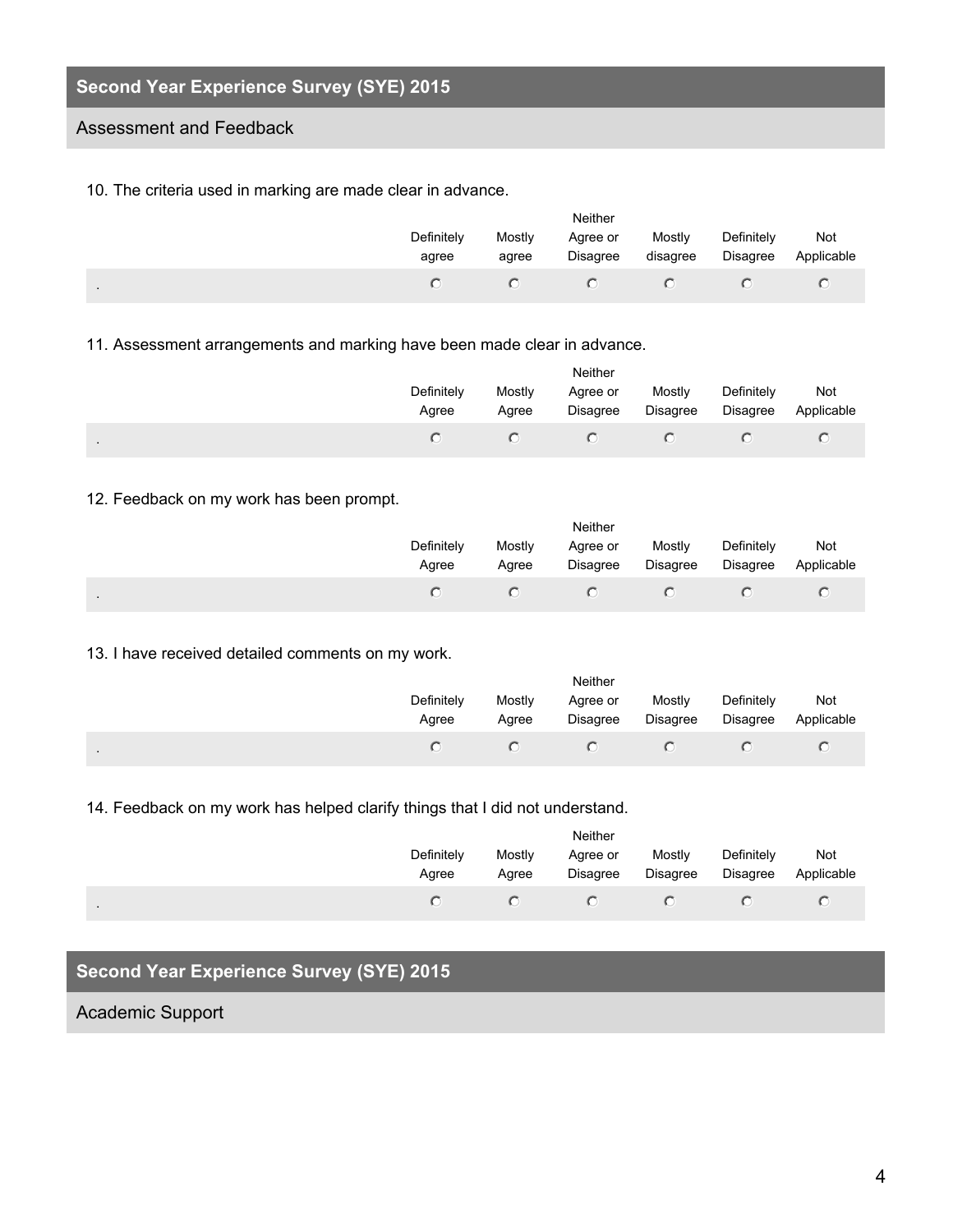15. I have received sufficient advice and information on my studies.

|                     | Neither         |                      |                    |                        |                   |  |  |  |
|---------------------|-----------------|----------------------|--------------------|------------------------|-------------------|--|--|--|
| Definitely<br>Agree | Mostly<br>Agree | Agree or<br>Disagree | Mostly<br>Disagree | Definitely<br>Disagree | Not<br>Applicable |  |  |  |
| $\sim$              |                 |                      |                    |                        |                   |  |  |  |

16. I have been able to contact staff when I needed to.

|           | Neither             |                 |                             |                           |                               |                   |  |  |
|-----------|---------------------|-----------------|-----------------------------|---------------------------|-------------------------------|-------------------|--|--|
|           | Definitely<br>Agree | Mostly<br>Agree | Agree or<br><b>Disagree</b> | Mostly<br><b>Disagree</b> | Definitely<br><b>Disagree</b> | Not<br>Applicable |  |  |
| $\bullet$ |                     |                 |                             |                           |                               |                   |  |  |

17. Good advice was available when I needed to make study choices.

|                | Neither             |                 |                      |                           |                        |                   |  |  |
|----------------|---------------------|-----------------|----------------------|---------------------------|------------------------|-------------------|--|--|
|                | Definitely<br>Agree | Mostly<br>Agree | Agree or<br>Disagree | Mostly<br><b>Disagree</b> | Definitely<br>Disagree | Not<br>Applicable |  |  |
| $\blacksquare$ |                     |                 |                      |                           |                        |                   |  |  |

18. I have recently discussed my academic progress with my Personal Tutor, for example, following Semester One examinations.

|           | Definitely<br>Agree | Mostly<br>Agree | Neither<br>Agree or<br><b>Disagree</b> | Mostly<br><b>Disagree</b> | Definitely<br>Disagree | Not<br>Applicable |
|-----------|---------------------|-----------------|----------------------------------------|---------------------------|------------------------|-------------------|
| $\bullet$ |                     |                 |                                        |                           |                        |                   |

19. My Personal Tutor provides me with useful support and information when I need it.

|         | Neither             |                 |                      |                    |                        |                   |  |  |
|---------|---------------------|-----------------|----------------------|--------------------|------------------------|-------------------|--|--|
|         | Definitely<br>Agree | Mostly<br>Agree | Agree or<br>Disagree | Mostly<br>Disagree | Definitely<br>Disagree | Not<br>Applicable |  |  |
| $\cdot$ |                     |                 |                      |                    |                        |                   |  |  |

# **Second Year Experience Survey (SYE) 2015**

Student Voice

20. I have had enough opportunities to provide feedback on my course.

|                |                  |              | Neither Agree or | Definitely      |                 |                |
|----------------|------------------|--------------|------------------|-----------------|-----------------|----------------|
|                | Definitely Agree | Mostly Agree | Disagree         | Mostly Disagree | <b>Disagree</b> | Not Applicable |
| $\blacksquare$ |                  |              |                  |                 |                 |                |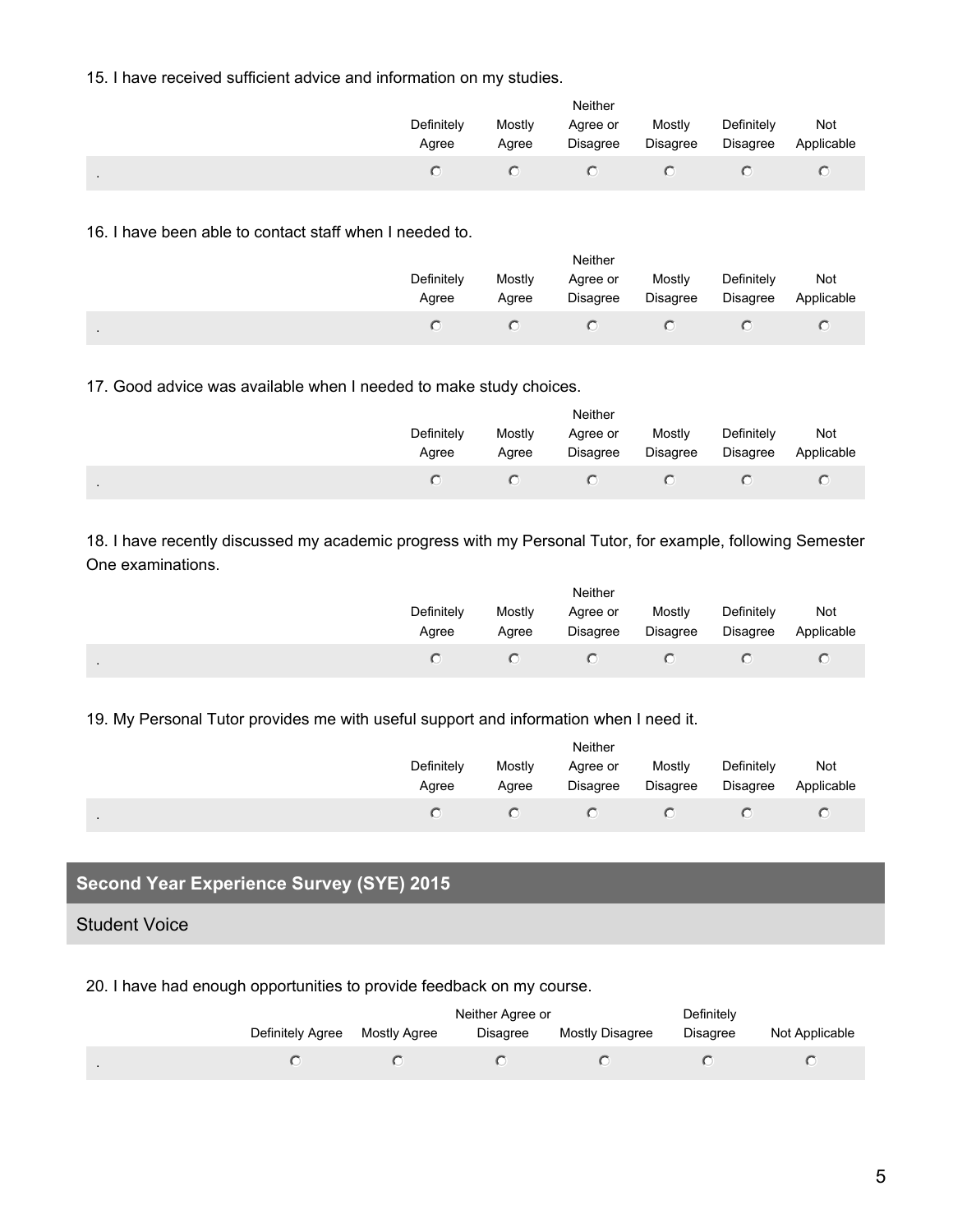#### 21. On this course, students' ideas for improvement are taken seriously.

|                  |              | Neither Agree or | Definitely             |                 |                |
|------------------|--------------|------------------|------------------------|-----------------|----------------|
| Definitely Agree | Mostly Agree | Disagree         | <b>Mostly Disagree</b> | <b>Disagree</b> | Not Applicable |
|                  |              |                  |                        |                 |                |

#### 22. Staff appear to value the course feedback given by students.

|                |                  |              | Neither Agree or | Definitely      |          |                |
|----------------|------------------|--------------|------------------|-----------------|----------|----------------|
|                | Definitely Agree | Mostly Agree | <b>Disagree</b>  | Mostly Disagree | Disagree | Not Applicable |
| $\blacksquare$ |                  |              |                  |                 |          |                |

#### 23. I am clear about how students' comments on the course have been acted on.

|                  |              | Neither Agree or | definitely      |          |                |
|------------------|--------------|------------------|-----------------|----------|----------------|
| Definitely Agree | Mostly Agree | Disagree         | Mostly Disagree | Disagree | Not Applicable |
|                  |              |                  |                 |          |                |

# **Second Year Experience Survey (SYE) 2015**

### Organisation and Management

#### 24. The timetable works effectively as far as my activities are concerned.

|                     | Neither         |                      |                           |                               |                   |  |  |  |
|---------------------|-----------------|----------------------|---------------------------|-------------------------------|-------------------|--|--|--|
| Definitely<br>Agree | Mostly<br>Agree | Agree or<br>Disagree | Mostly<br><b>Disagree</b> | Definitely<br><b>Disagree</b> | Not<br>Applicable |  |  |  |
| $\cdot$             |                 |                      |                           |                               |                   |  |  |  |

#### 25. Any changes in the course or teaching have been communicated effectively.

|                | Neither             |                 |                             |                    |                        |                   |  |  |
|----------------|---------------------|-----------------|-----------------------------|--------------------|------------------------|-------------------|--|--|
|                | Definitely<br>Agree | Mostly<br>Agree | Agree or<br><b>Disagree</b> | Mostly<br>Disagree | Definitely<br>Disagree | Not<br>Applicable |  |  |
| $\blacksquare$ |                     |                 |                             |                    |                        |                   |  |  |

#### 26. The course is well organised and is running smoothly.

|                | Neither             |                 |                      |                           |                               |                   |  |
|----------------|---------------------|-----------------|----------------------|---------------------------|-------------------------------|-------------------|--|
|                | Definitely<br>Agree | Mostly<br>Agree | Agree or<br>Disagree | Mostly<br><b>Disagree</b> | Definitely<br><b>Disagree</b> | Not<br>Applicable |  |
| $\blacksquare$ |                     |                 |                      |                           |                               |                   |  |

# **Second Year Experience Survey (SYE) 2015**

#### Learning Resources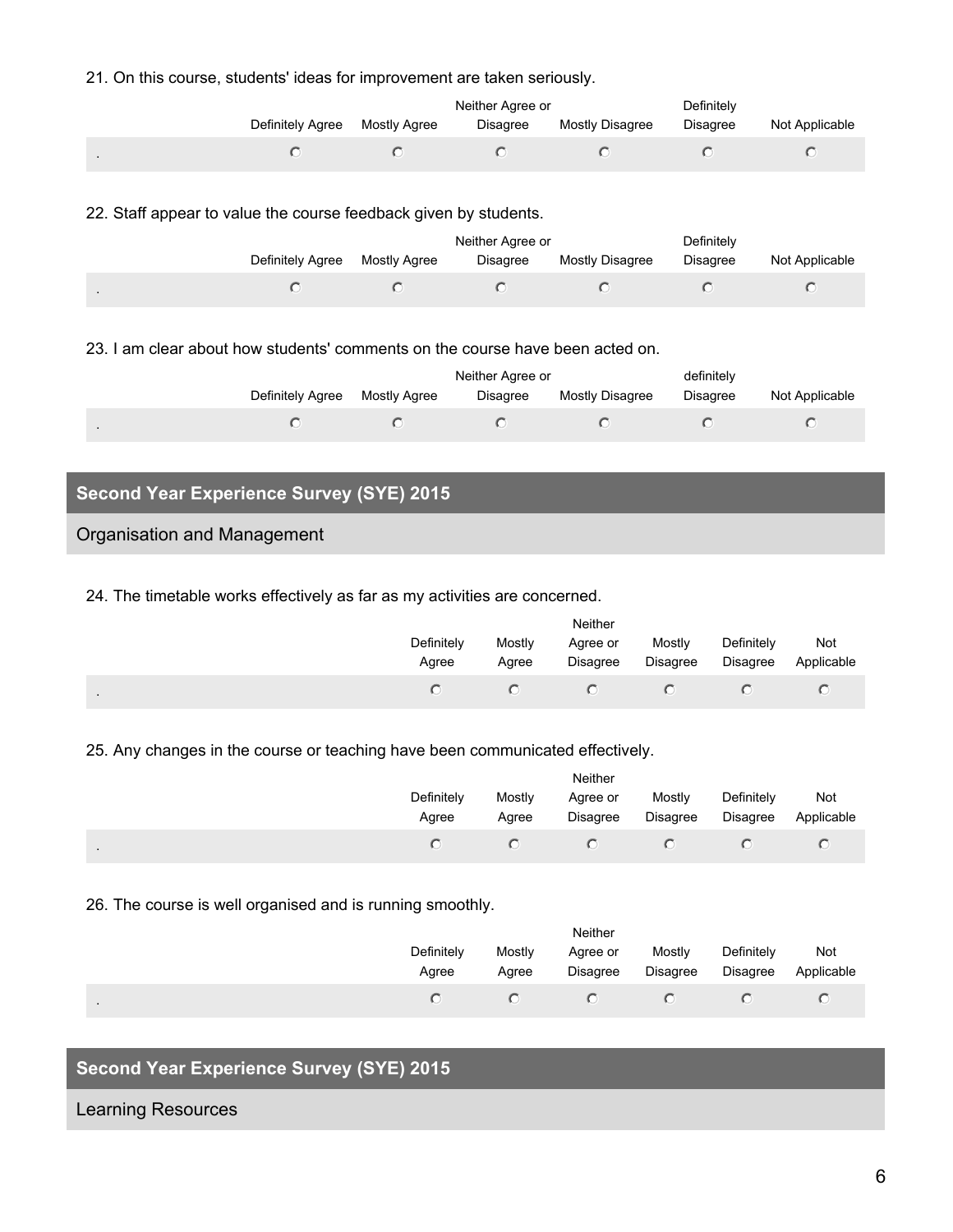27. The library resources and services are good enough for my needs.

|                     | <b>Neither</b>  |                      |                           |                               |                   |  |  |
|---------------------|-----------------|----------------------|---------------------------|-------------------------------|-------------------|--|--|
| Definitely<br>Agree | Mostly<br>Agree | Agree or<br>Disagree | Mostly<br><b>Disagree</b> | Definitely<br><b>Disagree</b> | Not<br>Applicable |  |  |
| $\cdot$             |                 |                      |                           |                               |                   |  |  |

28. I have been able to access general IT resources when I needed to.

|                | <b>Neither</b>      |                 |                      |                    |                               |                   |  |  |
|----------------|---------------------|-----------------|----------------------|--------------------|-------------------------------|-------------------|--|--|
|                | Definitely<br>Agree | Mostly<br>Agree | Agree or<br>Disagree | Mostly<br>Disagree | Definitely<br><b>Disagree</b> | Not<br>Applicable |  |  |
| $\blacksquare$ |                     |                 |                      |                    |                               |                   |  |  |

29. I have been able to access specialised equipment, facilities or rooms when I needed to.

| Neither             |                 |                      |                           |                               |                   |  |  |
|---------------------|-----------------|----------------------|---------------------------|-------------------------------|-------------------|--|--|
| Definitely<br>Agree | Mostly<br>Agree | Agree or<br>Disagree | Mostly<br><b>Disagree</b> | Definitely<br><b>Disagree</b> | Not<br>Applicable |  |  |
|                     |                 |                      |                           |                               |                   |  |  |

# **Second Year Experience Survey (SYE) 2015**

## Personal Development

.

30. The course has helped me to present myself with confidence.

|                | Neither             |                 |                      |                    |                        |                   |  |  |
|----------------|---------------------|-----------------|----------------------|--------------------|------------------------|-------------------|--|--|
|                | Definitely<br>Agree | Mostly<br>Agree | Agree or<br>Disagree | Mostly<br>Disagree | Definitely<br>Disagree | Not<br>Applicable |  |  |
| $\blacksquare$ |                     |                 |                      |                    |                        |                   |  |  |

#### 31. My communication skills have improved.

| Neither             |                 |                      |                    |                        |                   |  |  |
|---------------------|-----------------|----------------------|--------------------|------------------------|-------------------|--|--|
| Definitely<br>Agree | Mostly<br>Agree | Agree or<br>Disagree | Mostly<br>Disagree | Definitely<br>Disagree | Not<br>Applicable |  |  |
|                     |                 | $\left($ $\right)$   |                    |                        |                   |  |  |

32. As a result of my course, I feel confident in tackling unfamiliar problems.

|           | Neither             |                 |                      |                    |                               |                   |  |  |
|-----------|---------------------|-----------------|----------------------|--------------------|-------------------------------|-------------------|--|--|
|           | Definitely<br>Agree | Mostly<br>Agree | Agree or<br>Disagree | Mostly<br>Disagree | Definitely<br><b>Disagree</b> | Not<br>Applicable |  |  |
| $\bullet$ |                     |                 |                      |                    |                               |                   |  |  |

# **Second Year Experience Survey (SYE) 2015**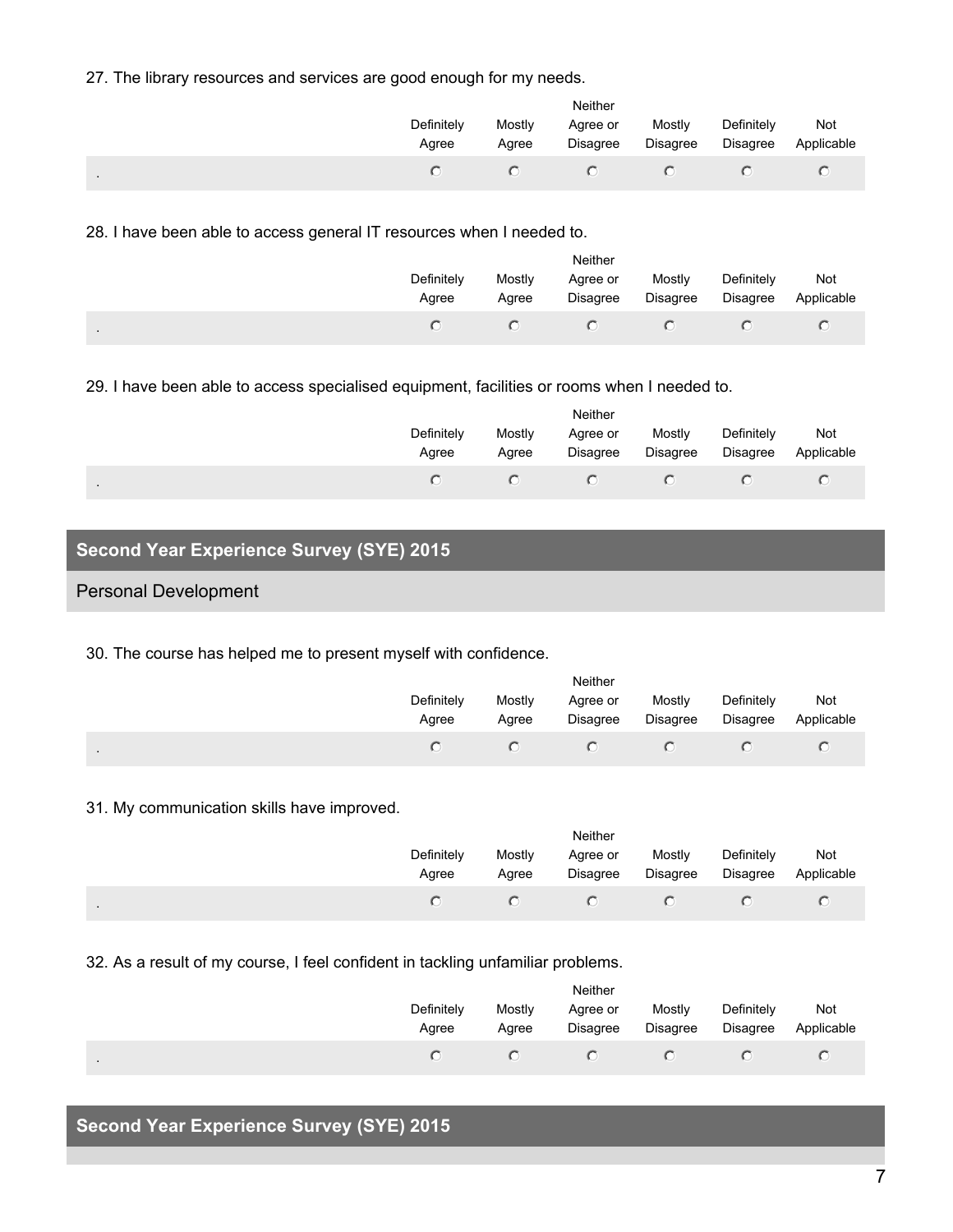# Careers and Employability

33. As a result of my course, I believe that I am improving my career prospects.

|           | Neither             |                 |                             |                           |                               |                   |  |  |
|-----------|---------------------|-----------------|-----------------------------|---------------------------|-------------------------------|-------------------|--|--|
|           | Definitely<br>Agree | Mostly<br>Agree | Agree or<br><b>Disagree</b> | Mostly<br><b>Disagree</b> | Definitely<br><b>Disagree</b> | Not<br>Applicable |  |  |
| $\bullet$ |                     |                 |                             |                           |                               |                   |  |  |

34. Good advice is available for making career choices.

|         | <b>Neither</b>      |                 |                      |                           |                        |                   |  |  |
|---------|---------------------|-----------------|----------------------|---------------------------|------------------------|-------------------|--|--|
|         | Definitely<br>Agree | Mostly<br>Agree | Agree or<br>Disagree | Mostly<br><b>Disagree</b> | Definitely<br>Disagree | Not<br>Applicable |  |  |
| $\cdot$ |                     |                 |                      |                           |                        |                   |  |  |

35. Good advice is available on further study opportunities.

|                | Neither             |                 |                      |                    |                        |                   |  |  |
|----------------|---------------------|-----------------|----------------------|--------------------|------------------------|-------------------|--|--|
|                | Definitely<br>Agree | Mostly<br>Agree | Agree or<br>Disagree | Mostly<br>Disagree | Definitely<br>Disagree | Not<br>Applicable |  |  |
| $\blacksquare$ |                     |                 |                      |                    |                        |                   |  |  |

# **Second Year Experience Survey (SYE) 2015**

## Time Spent

36. How many days per week during the semester do you typically come to Queen's to study?

|                | Rarely or |     |        |        |                |
|----------------|-----------|-----|--------|--------|----------------|
|                | never     | dav | 2 days | 3 days | 4 days 5+ days |
| $\blacksquare$ |           |     |        |        |                |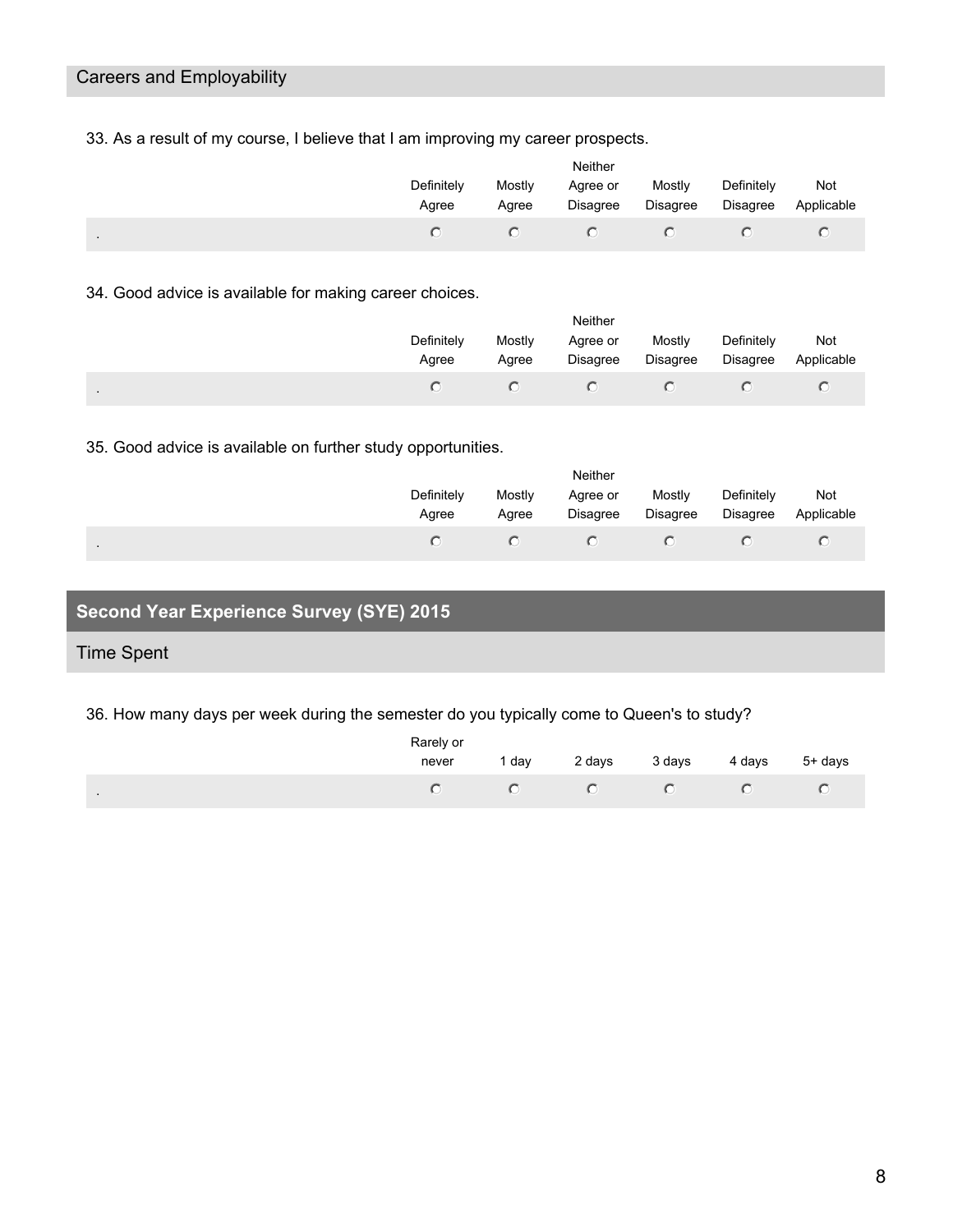### 37. About how many hours do you spend in a typical 7-day week during semester time doing the following?

|                                                                                                                | $\Omega$   | $1 - 5$    | $6 - 10$   | $11 - 15$ | $16 - 20$ | $21 - 25$  | 26-30     | More<br>than 30 |
|----------------------------------------------------------------------------------------------------------------|------------|------------|------------|-----------|-----------|------------|-----------|-----------------|
| a. Preparing for taught sessions                                                                               | $\circ$    | $\circ$    | $\circ$    | $\circ$   | $\circ$   | $\circ$    | $\circ$   | $\circ$         |
| b. Attending timetabled classes (for example,<br>lectures, tutorials, seminars, practicals)                    | $\bigcap$  | $\circ$    | $\circ$    | $\circ$   | $\circ$   | $\circ$    | $\circ$   | $\circ$         |
| c. Preparing for, and completing assignments                                                                   | $\circ$    | $\circ$    | $\circ$    | $\circ$   | $\circ$   | $\circ$    | $\circ$   | $\circ$         |
| d. Participating in extra-curricular or co-curricular<br>activities (Students' Union, societies, sports, etc.) | $\circ$    | $\circ$    | $\bigcirc$ | $\circ$   | $\circ$   | $\circ$    | $\circ$   | $\circ$         |
| e. Working for pay on campus                                                                                   | $\bigcap$  | $\circ$    | $\circ$    | $\circ$   | $\circ$   | $\circ$    | $\circ$   | $\bigcirc$      |
| f. Working for pay off campus                                                                                  | $\bigcap$  | $\circ$    | $\circ$    | $\circ$   | $\circ$   | $\circ$    | $\circ$   | $\bigcap$       |
| g. Doing volunteer work                                                                                        | $\bigcap$  | $\circ$    | $\circ$    | $\circ$   | $\circ$   | $\circ$    | $\circ$   | $\circ$         |
| h. Commuting to campus (driving, walking, etc.)                                                                | $\bigcirc$ | $\bigcirc$ | $\bigcap$  | $\bigcap$ | $\circ$   | $\bigcirc$ | $\bigcap$ | $\bigcap$       |
| i. Providing care for dependants (children, parents,<br>$etc.$ )                                               | $\circ$    | $\circ$    | $\circ$    | $\circ$   | $\circ$   | $\circ$    | $\circ$   | $\bigcirc$      |

# **Second Year Experience Survey (SYE) 2015**

## Overall Satisfaction

38. Overall I am satisfied with the quality of my course.

|                | <b>Neither</b>      |                 |                      |                    |                               |                   |  |
|----------------|---------------------|-----------------|----------------------|--------------------|-------------------------------|-------------------|--|
|                | Definitely<br>Agree | Mostly<br>Agree | Agree or<br>Disagree | Mostly<br>Disagree | Definitely<br><b>Disagree</b> | Not<br>Applicable |  |
| $\blacksquare$ |                     |                 | $\left($ $\right)$   |                    |                               |                   |  |

39. Looking back on your experience of second year, are there any particular positive or negative aspects which you would like to highlight?

Positive

Negative

# **Second Year Experience Survey (SYE) 2015**

Students' Union